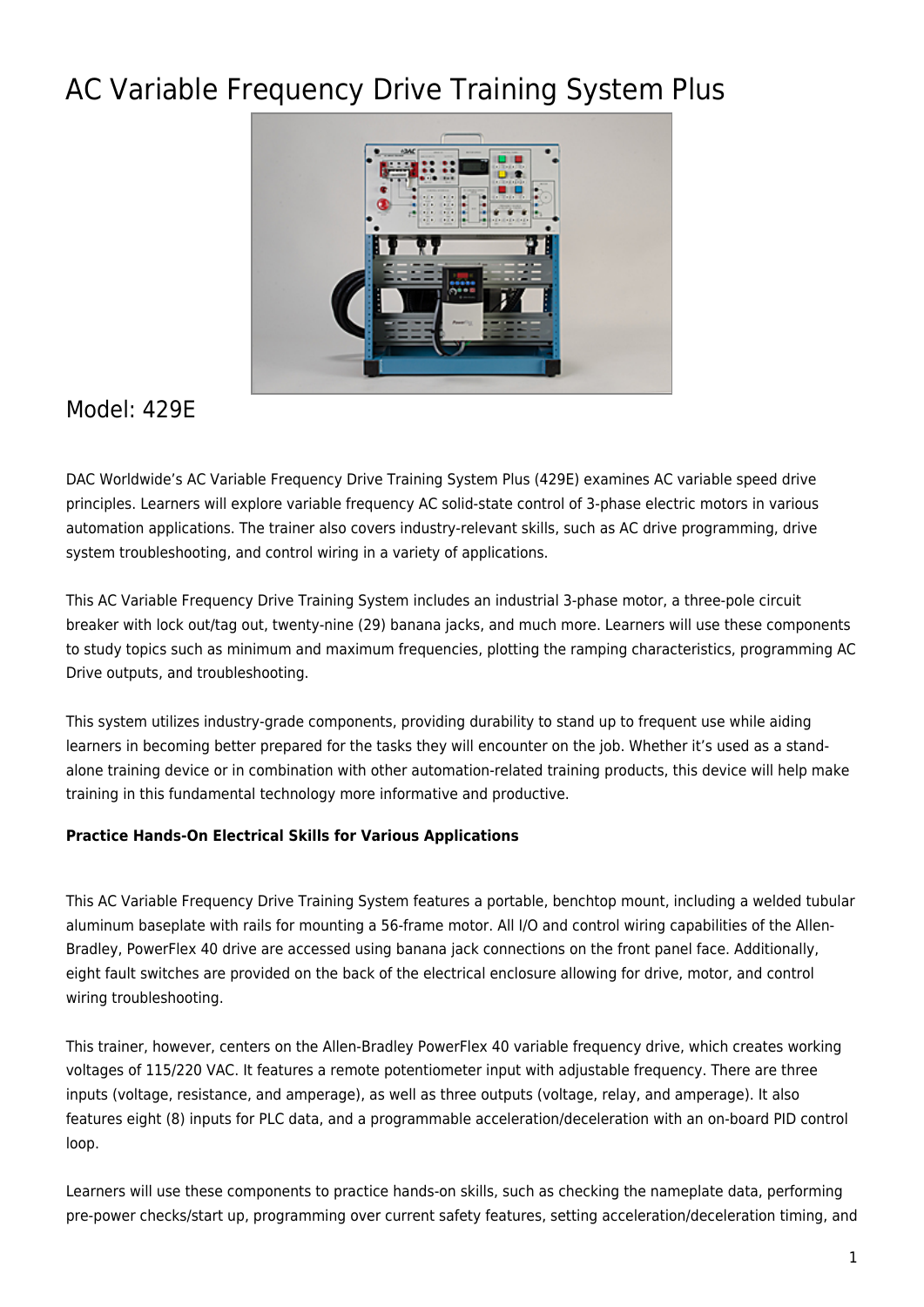an introduction into troubleshooting AC motors.

In addition to standard courseware curriculum, the trainer comes with eight (8) instructor fault switches in the rear of the device, allowing students to practice real-time troubleshooting skills.

### **Hands-On Exercises and Learning Activities Lead to Realistic Results**

DAC Worldwide's AC Variable Frequency Drive Training System also features exercises and learning activities that focus more on results and less on secondary academic background information. This comprehensive training system offers learning over specific automation skills, including: Variable Frequency AC Drive Theory, Electrical Connections of the Allen-Bradley PowerFlex 40, Checking and Setting Jog Parameters, Using External Voltage and Current Sources of Motor Control, and much more. The integrated course includes a total of 26 activities, all of which include background information on the topic, hands-on experiments, and related review questions.

#### **Expand Training with Additional Electrical Options**

The AC Variable Frequency Drive Training System Plus can be used with optional systems, such as the Motor Load Option (#419-000) and the Piloting Switch Module (#428). Also be sure to check out DAC Worldwide's expansive selection of other electrical motor training products, including the Three-Phase Magnetic Motor Starter Trainer (#423-000), DC Permanent Magnet Motor Control Trainer (#426-000), and the Motor Control Fundamentals Trainer (#420S).

#### **FEATURES & SPECIFICATIONS**

- Welded tubular aluminum baseplate with t-slotted mounting rails for mounting a 56-frame motor (allows for attachment to the DAC 419 Motor Loading Device)
- Powder-coated 16-gauge steel electrical wiring enclosure and support frame assembly, which can be mounted directly on the DAC 905 Electromechanical Bench
- Industrial 3-phase inverter-duty, 1/2 hp. motor
- 3-Pole circuit breaker with provision for lock-out/tag-out
- Pilot light and emergency stop switch
- Safety interlock, de-energizing internal wiring upon removal of front panel face
- Silk-screened panel face identifying all components, wiring points and test point locations
- Keyed instructor switch (rear of device)
- Simulated remote operator control panel with pre-wired switches
- Twenty-nine (29) banana jack connections for all drive I/O points and control interface connections
- Thirty-five (35) tip-jack (test) connections for troubleshooting motor, drive and control wiring
- Digital tachometer with magnetic pick-up
- Permanent internal ground wiring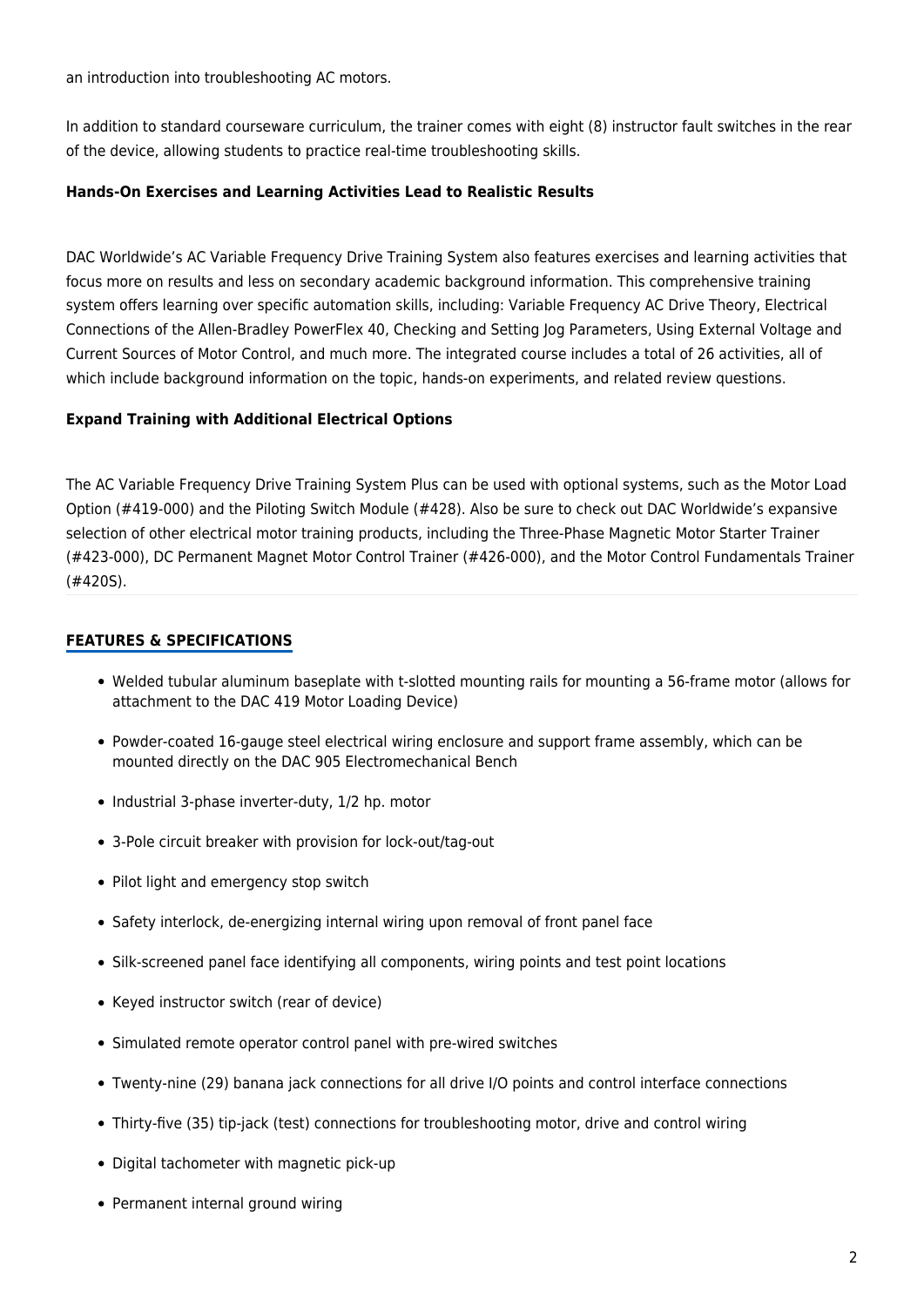- Eight (8) instructor fault switches (rear of device)
- Allows for connection to DAC 464, 428 trainers and within automation arrangements on the 905/210 Electromechanical Bench
- Allen-Bradley PowerFlex 40 variable frequency drive with integral keypad and features as follows:
	- Remote potentiometer input; Adjustable frequency
	- 115 or 220 VAC input; Single or three phase, 50/60Hz
	- Output: 2.3 A; 0.37 kW (0.5HP); Voltage adjustable from 0V to input voltage, 0-400Hz
	- Analog Input: 0-10V, 4-20mA
	- Inputs/Outputs: 3 Inputs; voltage, resistance, and amperage. 3 Outputs; voltage, relay, and amperage
	- PLC Data (8 inputs)
	- Optional DC dynamic braking
	- Current limiting protection
	- Programmable acceleration/deceleration, and on-board PID control loop
	- Integral communication RS485
	- Multiple Languages: English, Spanish, German
- Crating for shipment via motor freight

#### **INCLUDES**

- 3-Phase Inverter-Duty Motor
- 3-Pole Circuit Breaker
- Pilot Light and E-Stop Switch
- Safety Interlock
- Keyed Instructor Switch
- Simulated Remote Operator Control Panel
- 29 Banana Jack Connections
- 35 Tip-Jack Connections
- 8 Instructor Fault Switches
- PowerFlex 40 VFD
- #429-500 Use/Exercise Guide

**COURSE CONTENT** The standard courseware includes 26 exercises as follows:

- Introduction to the DAC #429E Variable Frequency Drive Trainer, Extended PowerFlex40
- Variable Frequency AC Drive Theory, Terms and Abbreviations
- Investigating the Electrical Connections of the Allen-Bradley PowerFlex 40 Variable Speed Drive
- Checking the Nameplate Data
- Preforming Pre-Power Checks and Start Up